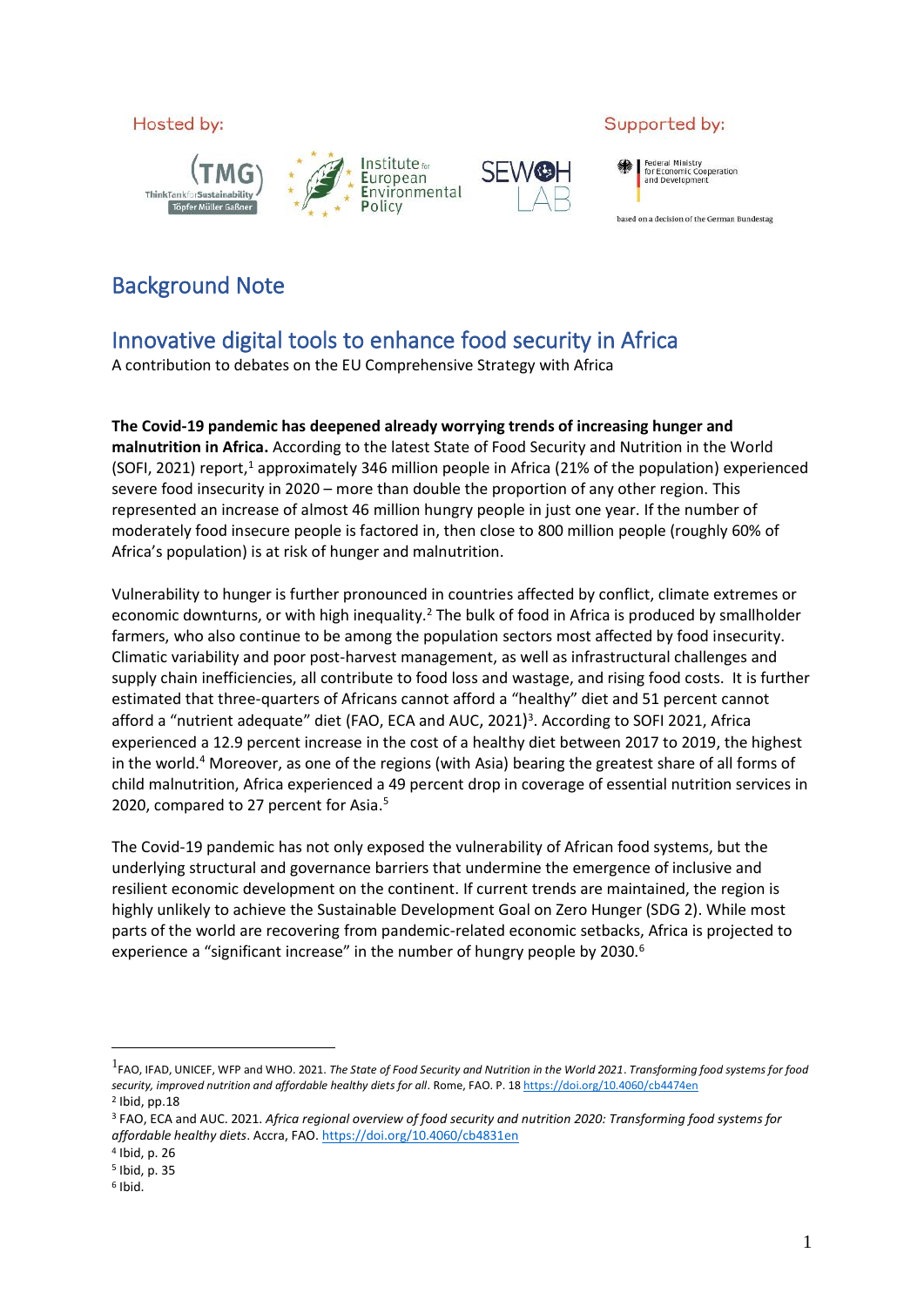### **The European Commission's proposals for a new comprehensive strategy with Africa fails to make a link between two key development challenges: achieving food security and digital transformation.**

*Even without this current pandemic, the Strategy has not learnt from the 2011 global food crisis, by not addressing adequately the issues of food security and the role of local agricultural production in Africa* (European Union, 2020). 7

The joint communication "Towards a comprehensive Strategy with Africa" elaborates on a partnership on digital transformation between Europe and Africa. This proposed partnership acknowledges the role of digitalisation as a driver for growth across all sectors of the economy. Yet, the specific aspects of digitalisation that are highlighted refer to e-governance and delivery of public services, e-commerce and the digital financial services, and cyber security. An elaborate treatment of food security and the possible contribution of digitalisation in overcoming it is missing.

Given the severity of the hunger and malnutrition crisis in Africa, this disconnect is an omission that needs to be addressed in the further negotiations on the strategy and its future implementation.

In its response, the European Parliament acknowledges this shortfall of the communication. Specifically, it "calls for the EU-Africa partnership to focus its efforts in the agricultural sector towards safeguarding African countries' right to food sovereignty. It further calls for prioritising increased food security, as well as enhancing African countries' capacity to meet the nutritional requirements of their populations."<sup>8</sup>

Along similar lines, the high-level ministerial meeting preparing for the sixth EU-Africa Summit reaffirmed<sup>9</sup> that a people-centred approach should be at the core of the AU-EU multi-stakeholder partnership. However, the European Parliament's response expresses concern that "while the focus on creating jobs for the African youth is laudable, development in terms of digital skills and higher education is still more directed towards the middle classes, without concrete recipes to make African growth inclusive." <sup>10</sup> The resolution emphasises that the Strategy's "top-down and trickle-down economic approach is at odds with supporting nation-led, localised and grassroots development, industrialisation and solutions for Africans." 11

**Harnessing digital tools to achieve Zero Hunger is about doing development digitally, not digitalising current food systems.** The continuing fall in prices of mobile phones as well as access charges in African countries is often cited as a sign that digital technologies can help bridge in leapfrogging development challenges. Some of the benefits highlighted in diverse studies include:

• Expanding farmers' access to agricultural information, technical support, market information and financial services. 12

<sup>7</sup> European Union (2020). *[A Comprehensive EU Strategy for Africa](https://www.europarl.europa.eu/thinktank/en/document.html?reference=EXPO_BRI(2020)603506)*. Briefings. p.12

<sup>8</sup> European Parlament (2021). European Parliament resolution of 25 March 2021 on a new EU-Africa Strategy – A partnership for sustainable and inclusive development (2020/2041(INI)).

<sup>9</sup> https://au.int/en/pressreleases/20211028/joint-press-statement-second-au-eu-ministerial-meeting

<sup>&</sup>lt;sup>10</sup> European Union (2020). A Comprehensive EU Strategy for Africa. Briefings. p.12

<sup>11</sup> European Union (2020). A Comprehensive EU Strategy for Africa. Briefings. p.12

**<sup>12</sup>** Gustafson, S. (2017) ICTs to Improve Food Security and Aid Agricultural Initiatives. <https://www.foodsecurityportal.org/blog/icts-improve-food-security-and-aid-agricultural-initiatives>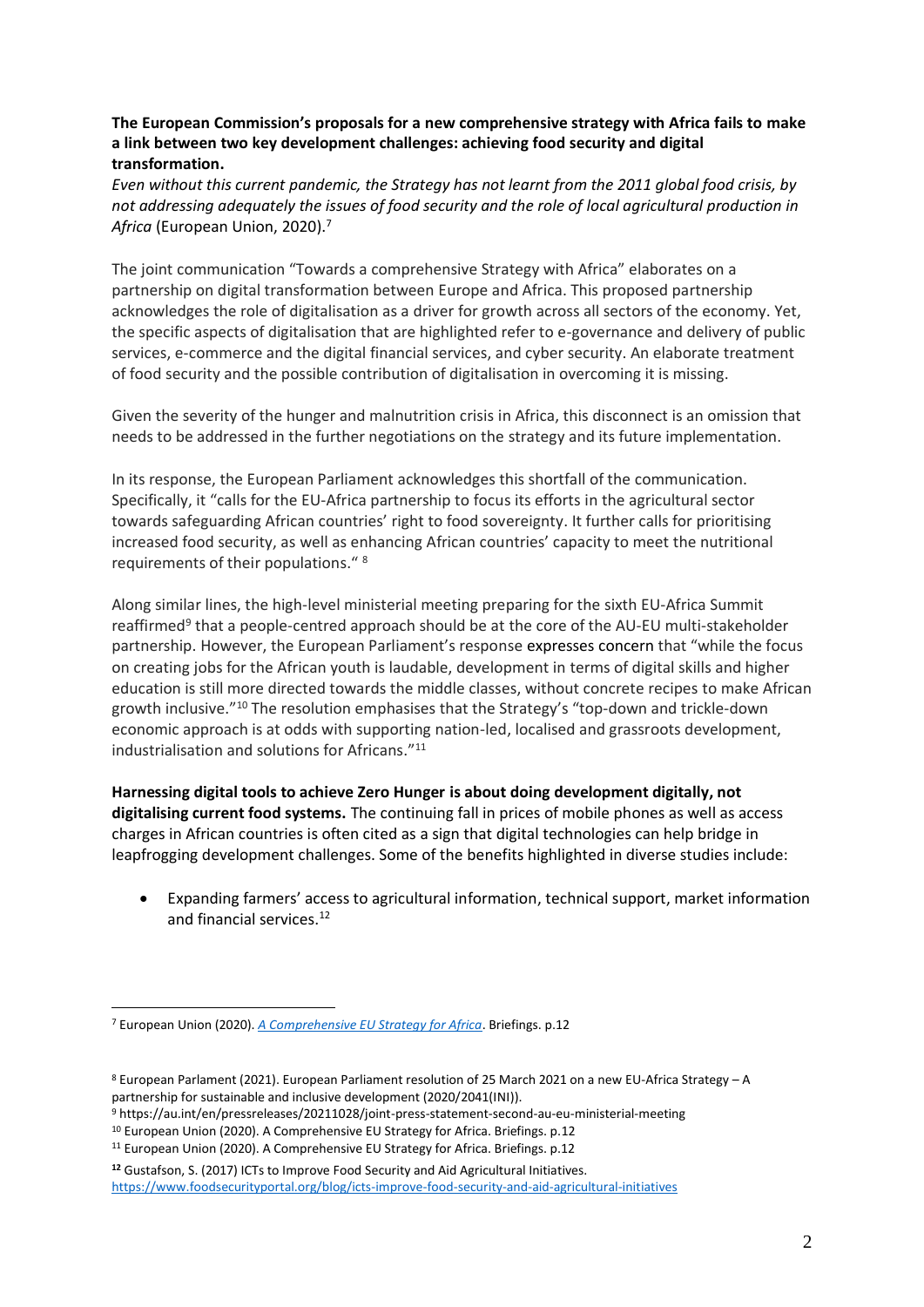- Better targeting of direct transfers to food-insecure communities, smallholder farmers and other groups. 13
- Improving market efficiencies and lowering food prices.<sup>14</sup>
- Supporting consumer networks and other social movements advocating for more inclusive and sustainable agricultural value chains. 15

Despite these opportunities, a number of reasons are cited for Africa's continued struggle to "catch up" that can be broadly summarised as: connectivity, content, and capacity.<sup>16</sup> While the list of promising examples is growing, digital technologies tend to mirror the same patterns of exclusion that are seen in most economic and social sectors. Prause et al. (2020)<sup>17</sup> argue that "research should pay close attention to the challenges and opportunities of the digitalization of the agri-food sector for peasant movements, as well as to the development of digital alternatives, such as software products developed specifically for agro-ecological farming and digital farming communities, as well as those designed around the concepts of open-source access and data sovereignty."

In other words, overcoming some of these challenges requires digital solutions that are tailored to the needs, and 'speak the language' of the most marginalised communities. A focus on digital access without adopting a "rights lens" will not lead to improved food and nutrition security.

A 2018 study by the Global Network for the Right to Food and Nutrition<sup>18</sup> argued that the digitalisation of food leads to "an increasingly automated, delocalised and informatised process of production and commercialisation of food." It noted that technologies in themselves are not detrimental to the right to food, but the problem lies with "how these are used and for which purpose."

A 2020 study by the Heinrich Boell Foundation<sup>19</sup> concludes that the pandemic has become "a moment of opportunism for Indian e-commerce companies to consolidate their market power, insert themselves into local supply chains and co-opt neighborhood stores." It questions Covid-19 containment measures that categorised online retail platforms dealing in food, medicine, and medical equipment as essential services, while locking out non-profit initiatives such as the Food Corporation of India, "the agency that the poorest depend on for food rations." The report calls for a "re-imagining" of digitalisation as a public good by supporting locally embedded "e-commerce platform marketplaces" owned, for example, by federations of small-scale producers and retailers. The report suggests that, with policy and financial support, such platforms can play a strong role in reviving local economies due to their integration to local production and consumption.

<https://www.foodsecurityportal.org/blog/icts-improve-food-security-and-aid-agricultural-initiatives>

<sup>15</sup> World Bank Group. (2019). Future of food: harnessing digital technologies to improve food system outcomes. <https://openknowledge.worldbank.org/handle/10986/31565>

<sup>16</sup> Gustafson, S. (2017) ICTs to Improve Food Security and Aid Agricultural Initiatives.

<https://www.foodsecurityportal.org/blog/icts-improve-food-security-and-aid-agricultural-initiatives>

<sup>&</sup>lt;sup>13</sup> World Bank Group. (2019). Future of food: harnessing digital technologies to improve food system outcomes. World Bank. <https://openknowledge.worldbank.org/handle/10986/31565>

<sup>&</sup>lt;sup>14</sup> Gustafson, S. (2017) ICTs to Improve Food Security and Aid Agricultural Initiatives.

<sup>&</sup>lt;sup>17</sup> Prause, L., Hackfort, S., & Lindgren, M. (2021). Digitalization and the third food regime. Agriculture and human values, 38(3), p.652

<sup>&</sup>lt;sup>18</sup> Global Network for the Right to Food and Nutrition (2018). Immaterial Food: Contradictions of a Digital Era – Supplement. [https://www.righttofoodandnutrition.org/files/rtfn-watch-s-2018\\_eng\\_0.pdf](https://www.righttofoodandnutrition.org/files/rtfn-watch-s-2018_eng_0.pdf)

<sup>19</sup> https://us.boell.org/en/2020/06/19/profiteering-pandemic-how-indias-lockdown-paved-way-big-e-commerce-disastercapitalism